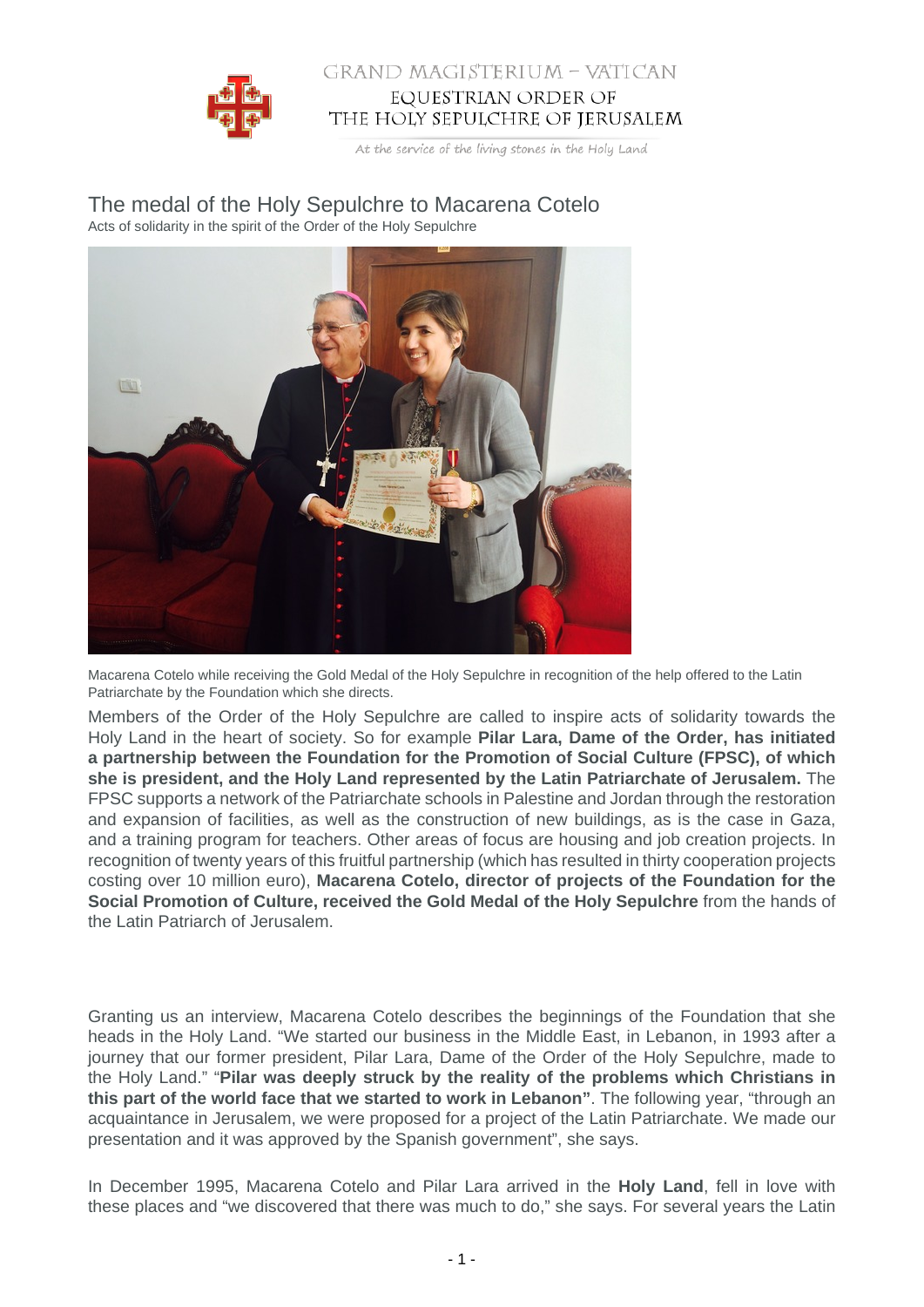Patriarchate was their only on-site partner. Macarena Cotelo speaks of the delicate situation of Christians during all these years, "when we went to Palestine, we learned that there were fewer and fewer Christians and that they were living in very precarious conditions. This reality drove them to remain "to become involved in those places, to fight and to continue to help where we could". Talking about the current situation of Christian communities in the Holy Land, she tells us that today it is "more dramatic than ever".

## **FROM LEBANON TO PALESTINE TO THE COMMUNITIES OF IRAQ AND SYRIA**

"Since the outbreak of conflict in Syria, the existing Christian communities across the region are struggling to stay on their land," she adds. "I am always surprised when I meet Christians from the Middle East. **I realize the effort they make to stay, knowing that they must ensure a Christian presence**. Many of them have theopportunity to leave, some have family in other countries and could have far better lives than in the biblical lands where they were born, yet they remain because they know that that is their mission. Unfortunately, we in the West don't really understand this". "The war is forcing people to leave" she reminds us, and communities who leave Iraq "unfortunately will not be able to return home. The same thing will happen to those communities that have been forced to leave Syria and who in all likelihood will never return".

Since the beginning of the Syrian conflict in 2011, the Foundation for the Promotion of Social Culture has set up an important humanitarian operation. The main objectives are to save lives, alleviate suffering and safeguard people's dignity. "Because of the crisis in Syria, we have developed a series of humanitarian projects that we are trying to carry out in both Lebanon and Jordan." In particular, "we run a clinic for disabled refugees in Jordan". As for Lebanon, Macarena Cotelo says the Foundation is working in partnership with the Ministry of Health, in a clinic for refugees suffering from mental illness.

## **"THERE IS A POPULATION OF ARAB CULTURE, BUT OF CHRISTIAN PROFESSION"**

"People are discovering that there is a population of Arab culture, but of Christian profession," says Macarena. The Latin Patriarchate of Jerusalem, which hosts thousands of pilgrims every year, tries to put these communities in contact with local Christian Arabs. "It is critical to realize that they are living communities, where people feel at home." These communities "participate very actively in the life of the parishes, which they view as a second home," emphasizes the FPSC director of projects. She adds: "I think those Christians in the Middle East probably felt very alone, ignored by all, even before the war had broken out. Then news about the suffering of Christians started to spread...." Today, the awareness is global.

Macarena says that over the past year she has resumed concrete collaboration with the Latin Patriarchate to plan together, and that the Foundation is very "happy to help the Patriarchate in these new projects", especially for the renovation of the Gaza parish and school. Macarena Cotelo ends with **words of thanks for the Latin Patriarchate for the award of the Medal of the Holy Sepulchre**: "I am touched, honored ... it really is an award for the whole institution, the Foundation, and a team that has always worked and served with dedication".

She also stresses the importance of the mission of the Order of the Holy Sepulchre as an institution of very interesting origins and evolution, and one that "is still fully inserted into the reality of our time".